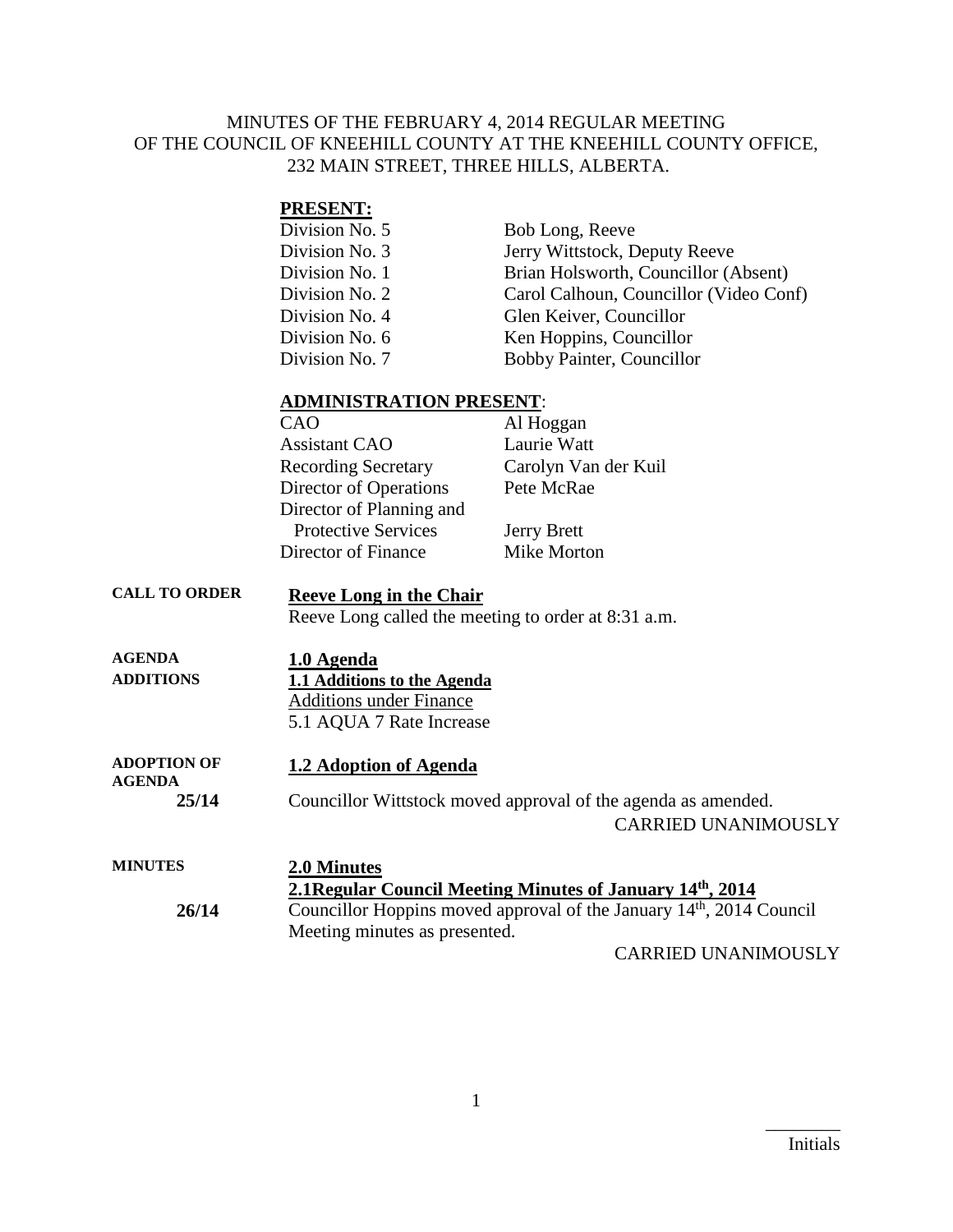| <b>OPERATIONS</b>     | <b>4.0 Operations</b>                                                                                      |
|-----------------------|------------------------------------------------------------------------------------------------------------|
| <b>OPER SUMMARY</b>   | <b>4.1 Operations Summary</b>                                                                              |
| 27/14                 | Councillor Wittstock moved that Council receive the Operations Report                                      |
|                       | as presented.                                                                                              |
|                       | <b>CARRIED UNANIMOUSLY</b>                                                                                 |
|                       |                                                                                                            |
| <b>FINANCE</b>        | 5.0 Finance                                                                                                |
| <b>AQUA 7</b>         | 5.1 AQUA 7 Rate Increase                                                                                   |
| 28/14                 | Councillor Wittstock moved to defer, AQUA 7 rate increase, agenda item                                     |
|                       | until April 1, 2014.                                                                                       |
|                       | <b>CARRIED UNANIMOUSLY</b>                                                                                 |
| <b>NEW BUSINESS</b>   | <b>8.0 New Business</b>                                                                                    |
| <b>CAO REPORT</b>     | 8.1 CAO Report                                                                                             |
| 29/14                 | Councillor Calhoun moved that the CAO Report for January 2014 be                                           |
|                       | received for information.                                                                                  |
|                       | <b>CARRIED UNANIMOUSLY</b>                                                                                 |
|                       |                                                                                                            |
|                       | Debi Moon, reporter for the Capital, entered the meeting at 8:52 a.m.                                      |
|                       |                                                                                                            |
| <b>EDO CONFERENCE</b> | 8.2 Economic Developers Alberta 2014 AGM and Conference                                                    |
| 30/14                 | Councillor Calhoun moved that Reeve Long be approved to attend the                                         |
|                       | 2014 Economic Developers Alberta Conference on April 9-11, 2014 and                                        |
|                       | that Administration be directed to complete all necessary arrangements<br>for this conference.             |
|                       | <b>CARRIED UNANIMOUSLY</b>                                                                                 |
|                       |                                                                                                            |
| <b>PARADE FLOAT</b>   | 8.3 Parade Float                                                                                           |
| 31/14                 | Councillor Hoppins moved that Council approve vinyl wrapping of a                                          |
|                       | County Vehicle to be used for the 2014 parade season with funds to come                                    |
|                       | from Council Promotional Items Account.                                                                    |
|                       | <b>CARRIED UNANIMOUSLY</b>                                                                                 |
| <b>POLICY #3-16</b>   | 8.4 Policy Review #3-16- Organizational Chart for the Municipality                                         |
| 32/14                 | Councillor Wittstock moved that, Policy 3-16, Organizational Chart for                                     |
|                       | the Municipality, be approved as proposed and presented.                                                   |
|                       |                                                                                                            |
|                       | <b>CARRIED UNANIMOUSLY</b>                                                                                 |
|                       |                                                                                                            |
| <b>POLICY #3-22</b>   | 8.5 Policy Review # 3-22- Former Elected Official Waiting Period to                                        |
| 33/14                 | <b>Serve as Member-at-Large.</b><br>Councillor Calhoun moved that, Policy 3-22, Former Elected Official to |
|                       | Serve as Member-at-Large, be accepted as proposed and presented.                                           |
|                       | <b>CARRIED UNANIMOUSLY</b>                                                                                 |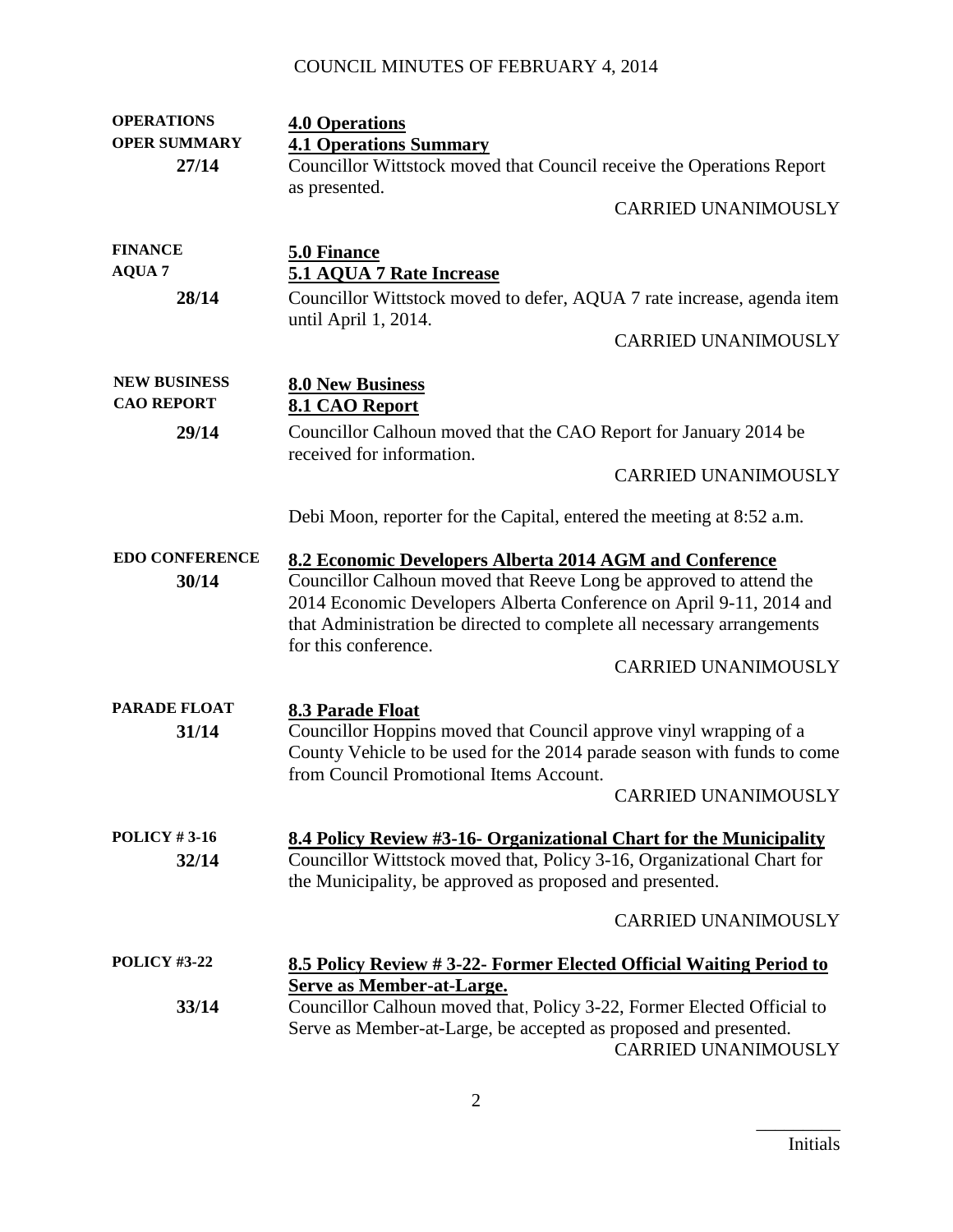| <b>POLICY #3-20</b>                    | 8.6 Policy Review #3-20- Councillor Group Health Plan and AD&D                                                                                                                                                                        |
|----------------------------------------|---------------------------------------------------------------------------------------------------------------------------------------------------------------------------------------------------------------------------------------|
| 34/14                                  | Coverage.<br>Councillor Wittstock moved that, Policy 3-20, Group Health Plan and<br>AD&D Insurance, be accepted as proposed and amended.<br><b>CARRIED UNANIMOUSLY</b>                                                                |
| <b>POLICY #3-23</b><br>35/14           | 8.7 Policy Review #3-23- Salary Grid<br>Councillor Calhoun moved that, Policy 3-23 Salary Grid, be deleted as<br>proposed and presented.<br><b>CARRIED UNANIMOUSLY</b>                                                                |
| <b>POLICY #3-24</b><br>36/14           | 8.8 Policy Review #3-24- Promotional Clothing and Goods Program<br>Councillor Hoppins moved that, Policy 3-24, Promotional Clothing and<br>Goods Program, be approved as proposed and presented.<br><b>CARRIED UNANIMOUSLY</b>        |
| <b>POLICY #15-3</b><br>37/14           | 8.9 Policy #15-3- Community Grants to Non-Profit Organizations<br>Councillor Wittstock moved that, Policy 15-3, Community Grants to<br>Non-Profit Organizations, be approved as proposed and presented.<br><b>CARRIED UNANIMOUSLY</b> |
|                                        | The meeting recessed from 9:19 a.m. to 9:30 a.m.                                                                                                                                                                                      |
| <b>POLICY #15-12</b><br>38/14          | 8.10 Policy #15-12- Regional Resource Urban Sustainability Grant<br>Councillor Hoppins moved to table this agenda item until later in the<br>meeting.<br><b>CARRIED UNANIMOUSLY</b>                                                   |
|                                        | Dan Luynes and Allan Litster from BDO Dunwoody entered the meeting<br>at 9:33 a.m.                                                                                                                                                    |
| <b>DELEGATIONS</b><br><b>BDO AUDIT</b> | <b>3.0 Delegations</b><br>3.1 BDO Dunwoody Audit Presentation<br>Dan Luynes and Allan Litster, gave a brief audit presentation to Council<br>and discussed 2013 audit timelines.                                                      |
| <b>IN-CAMERA</b><br>39/14              | 14.0 In-Camera<br>Councillor Painter moved that Council go into In-Camera at 9:48 a.m.<br><b>CARRIED UNANIMOUSLY</b>                                                                                                                  |
|                                        | Councillor Calhoun and Debi Moon left the meeting at 9:48 a.m.                                                                                                                                                                        |
| 40/14                                  | Councillor Painter moved that Council go out of In-Camera at 10:01a.m.<br><b>CARRIED UNANIMOUSLY</b>                                                                                                                                  |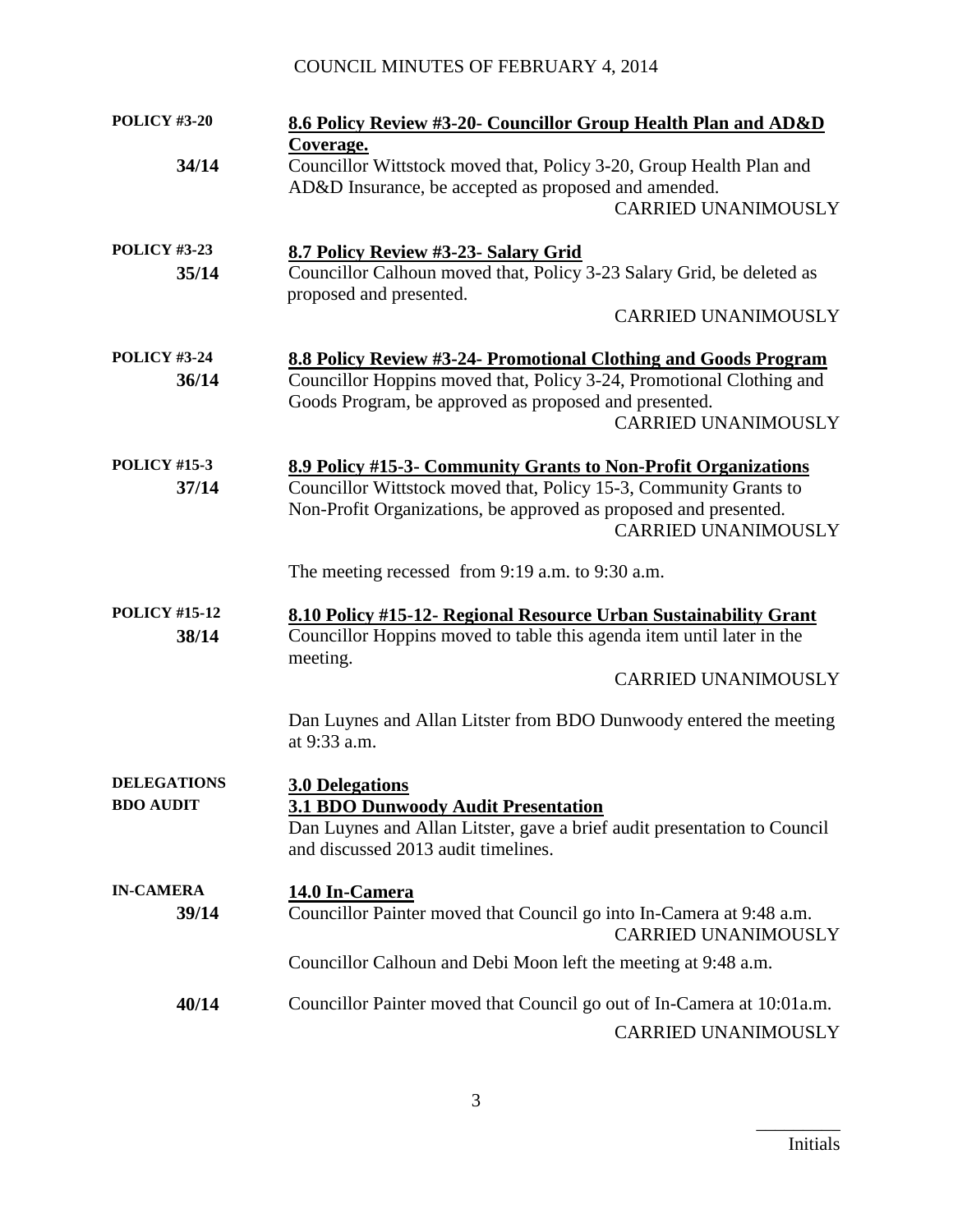Councillor Calhoun, Debi Moon and Ted Traikovski, Planner for Kneehill County entered the meeting at 10:01 a.m.

| <b>DELEGATIONS</b>        | 3.0 Delegations Cont'd                                                   |  |
|---------------------------|--------------------------------------------------------------------------|--|
| <b>BYLAW #1665</b>        | 3.2 Public Hearing for Bylaw #1665, Redesignation NW 15-30-21-           |  |
|                           | W4M, Retail Store Use from "A" to "LRC"                                  |  |
| 41/14                     | Councillor Hoppins moved the Regular Council meeting recess to hear      |  |
|                           | the public hearing scheduled for 10:00 a.m. (Bylaw #1665-                |  |
|                           | Redesignation from "A" to "LRC".                                         |  |
|                           | <b>CARRIED UNANIMOUSLY</b>                                               |  |
|                           | Time: 10:04 a.m.                                                         |  |
| 42/14                     | Councillor Painter moved the meeting back in session.                    |  |
|                           | <b>CARRIED UNANIMOUSLY</b>                                               |  |
|                           | Time: 10:20 a.m.                                                         |  |
| <b>PLAN &amp; PROTECT</b> | <b>6.0 Planning and Protective Services</b>                              |  |
| <b>BYLAW #1665</b>        | 6.1 Bylaw 1665- Redesignation NW 15-30-21-W4M, Retail Store              |  |
|                           | Use from "A" to "LRC"                                                    |  |
| 43/14                     | Councillor Calhoun moved second reading of Bylaw #1665, this being a     |  |
|                           | Bylaw to redesignate a portion of a parcel containing 11.97 acres (4.483 |  |
|                           | ha) on Lot 3; Block 1; Plan 071 0090 within NQ 15-30-21-W4M, from        |  |
|                           | Agriculture (A) to Local Rural Commercial (LRC).                         |  |
|                           | <b>CARRIED UNANIMOUSLY</b>                                               |  |
| 44/14                     | Councillor Hoppins moved third reading of Bylaw #1665.                   |  |
|                           | <b>CARRIED UNANIMOUSLY</b>                                               |  |
|                           |                                                                          |  |
|                           | The meeting recessed from 10:22 a.m. to 10:31 a.m.                       |  |
|                           | Ted Traikovski was not present when the meeting resumed.                 |  |
| <b>NEW BUSINESS</b>       | 8.0 New Business Cont'd                                                  |  |
| <b>POLICY #15-12</b>      | 8.10 Policy #15-12- Regional Resource Urban Sustainability Grant         |  |
| 45/14                     | Councillor Hoppins moved to remove agenda item #8.10 from the table.     |  |
| 46/14                     | Councillor Hoppins moved that, Policy 15-12, Regional Resource Urban     |  |
|                           | Sustainability Grant, be accepted as proposed and presented and that     |  |
|                           | 50/50 distribution funding formula be applied.                           |  |
|                           | <b>CARRIED</b>                                                           |  |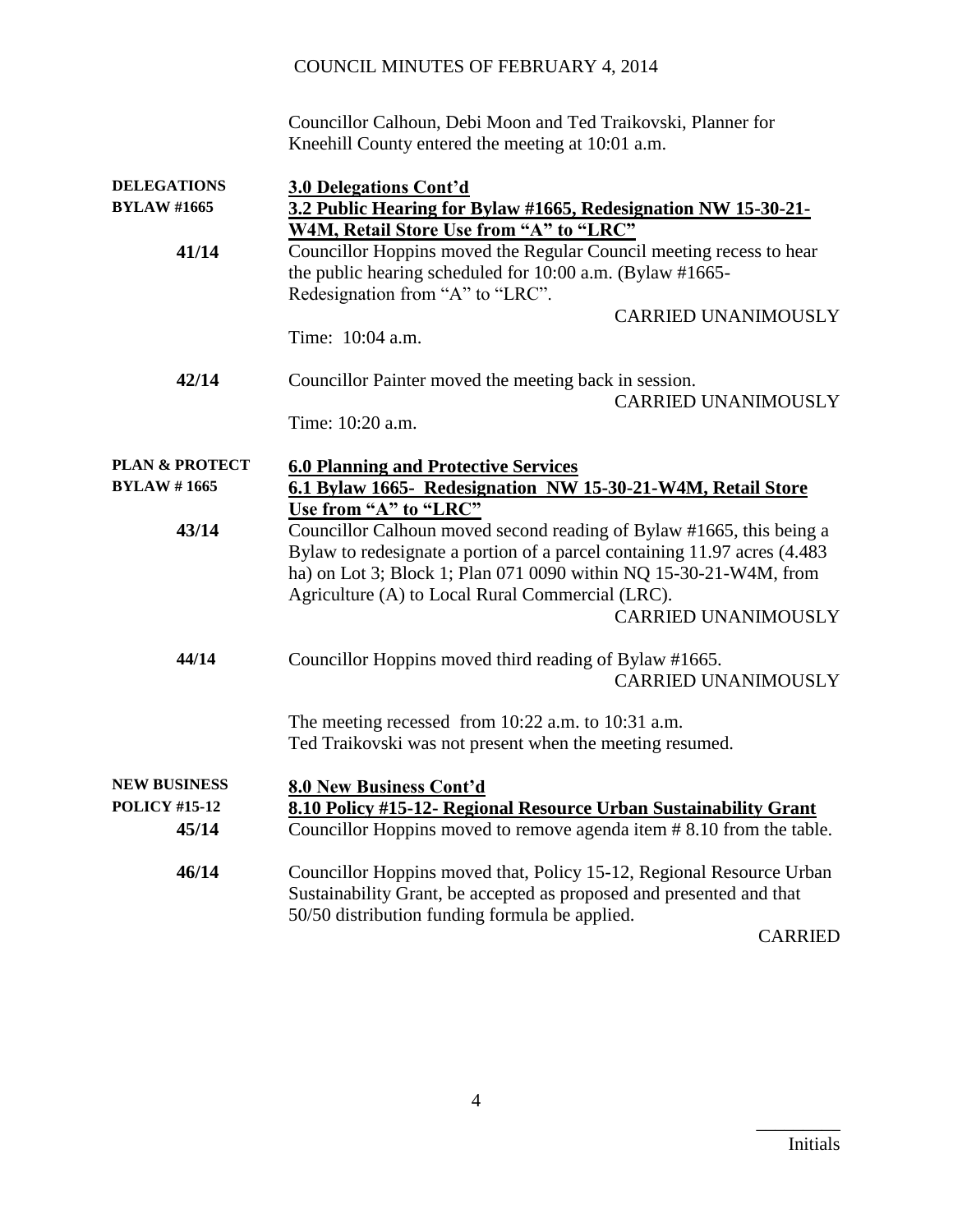| 47/14                           | Councillor Calhoun moved that in 2014 each municipality receive the<br>same 2013 funding levels as under Policy #15-08, Recreation and<br>Leisure Services Grant, with the addition of 1% Cost of Living<br>Allowance (COLA), and Policy #15-08 be repealed on December 31,<br>2014.<br><b>CARRIED UNANIMOUSLY</b>                                                       |
|---------------------------------|--------------------------------------------------------------------------------------------------------------------------------------------------------------------------------------------------------------------------------------------------------------------------------------------------------------------------------------------------------------------------|
| <b>HR POLICY</b><br>48/14       | 8.11 Human Resource Policy - Item 22<br>Councillor Calhoun moved that Council approve the amendments to Item<br>22 – Employee Benefits of the Human Resource policy as presented.<br><b>CARRIED UNANIMOUSLY</b>                                                                                                                                                          |
| <b>HR POLICY</b><br>49/14       | 8.12 Human Resource Policy – Item 13<br>Councillor Wittstock moved that Council approve the amendments to<br>Item 13 – Use of Municipal Vehicles of the Human Resource policy as<br>presented.<br><b>CARRIED</b>                                                                                                                                                         |
| <b>DISCOVERY NIGHT</b><br>50/14 | <b>8.13 Kneehill Area Community Discovery Nights 2014</b><br>Councillor Keiver moved that Council authorize the attendance of<br>Councillors wishing to attend the 2014 Kneehill Area Community<br>Discovery Nights.<br><b>CARRIED UNANIMOUSLY</b>                                                                                                                       |
| <b>POLICY #15-11</b><br>51/14   | 8.14 Policy #15-11- Recreational and Leisure Capital Funding<br>Councillor Hoppins moved that Policy #15-11, Recreational and Leisure<br>Capital Funding, be repealed effective immediately.<br><b>CARRIED UNANIMOUSLY</b><br>The meeting recessed from $11:50$ a.m. to $1:14$ p.m.<br>Councillor Calhoun and Debi Moon were not present when the meeting<br>reconvened. |
| <b>IN-CAMERA</b><br>52/14       | 14.0 In-Camera<br>Councillor Wittstock moved that Council go into In-camera at 1:14 p.m.<br><b>CARRIED UNANIMOUSLY</b>                                                                                                                                                                                                                                                   |
| 53/14                           | Councillor Painter moved that Council go out of In-camera at 1:39 p.m.<br><b>CARRIED UNANIMOUSLY</b>                                                                                                                                                                                                                                                                     |

Councillor Calhoun re-entered the meeting at 1:39 p.m.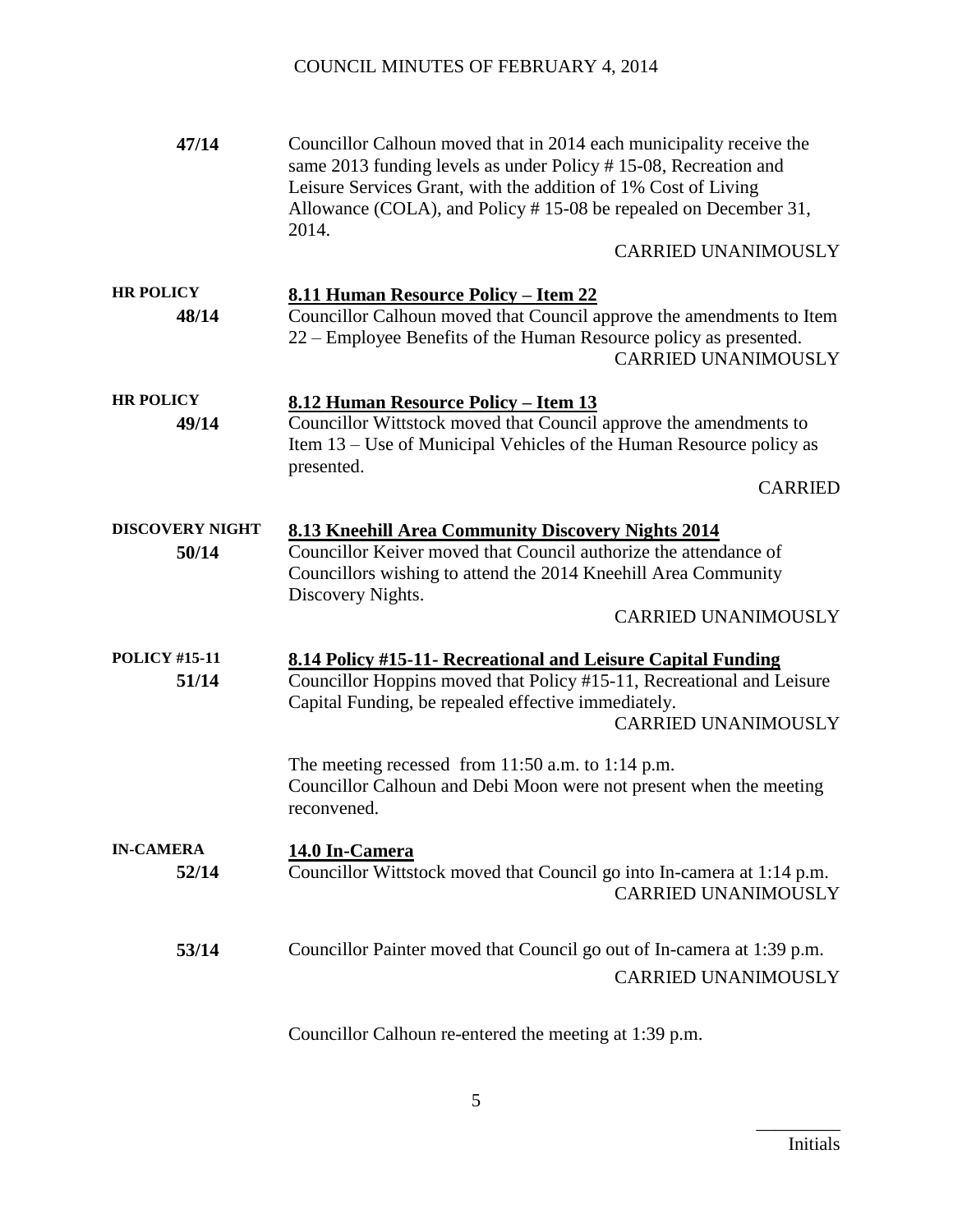| <b>NEW BUSINESS</b><br><b>COUNTY OFFICE</b><br>54/14 | 8.0 New Business Cont'd<br><b>8.15 New County Office Construction</b><br>Councillor Wittstock moved that, the design, tender, and construction of<br>a new County Office as proposed be approved, and that prior to tender,<br>Kneehill County Council will approve the proposed County Office<br>design.<br><b>CARRIED UNANIMOUSLY</b> |
|------------------------------------------------------|-----------------------------------------------------------------------------------------------------------------------------------------------------------------------------------------------------------------------------------------------------------------------------------------------------------------------------------------|
| 55/14                                                | Councillor Hoppins moved that a committee be formed, to consist of all<br>members of Council, to oversee the development of the administration<br>building.<br><b>CARRIED UNANIMOUSLY</b>                                                                                                                                               |
| <b>COUNCIL REPORTS</b>                               | <b>10.0 Council and Committee Reports</b><br><b>10.1 Community Futures Wild Rose-</b> Minutes from the January 2 <sup>nd</sup><br>meeting were submitted from Councillor Keiver.                                                                                                                                                        |
|                                                      | <b>10.2 Community Action Committee-</b> Councillor Hoppins provided<br>Council a verbal report on the meeting he attended on January 16, 2014.                                                                                                                                                                                          |
| 56/14                                                | Councillor Hoppins moved that Council receive the Council and<br>Committee reports as presented.<br><b>CARRIED UNANIMOUSLY</b>                                                                                                                                                                                                          |
| <b>CORRESPONDENCE</b><br>57/14                       | 11.0 Correspondence Report<br>Councillor Painter moved that Council receive the Correspondence<br>Report as presented.<br><b>CARRIED UNANIMOUSLY</b>                                                                                                                                                                                    |
| <b>COUNCIL ACT LIST</b><br>58/14                     | <b>12.0 Council Follow-up Action List</b><br>Councillor Hoppins moved to rescind motion #578/13.<br><b>CARRIED UNANIMOUSLY</b>                                                                                                                                                                                                          |
| 59/14                                                | Councillor Calhoun moved Council receive the February 4 <sup>th</sup> , 2014<br>Council Follow-Up Action List as presented for information.<br><b>CARRIED UNANIMOUSLY</b>                                                                                                                                                               |